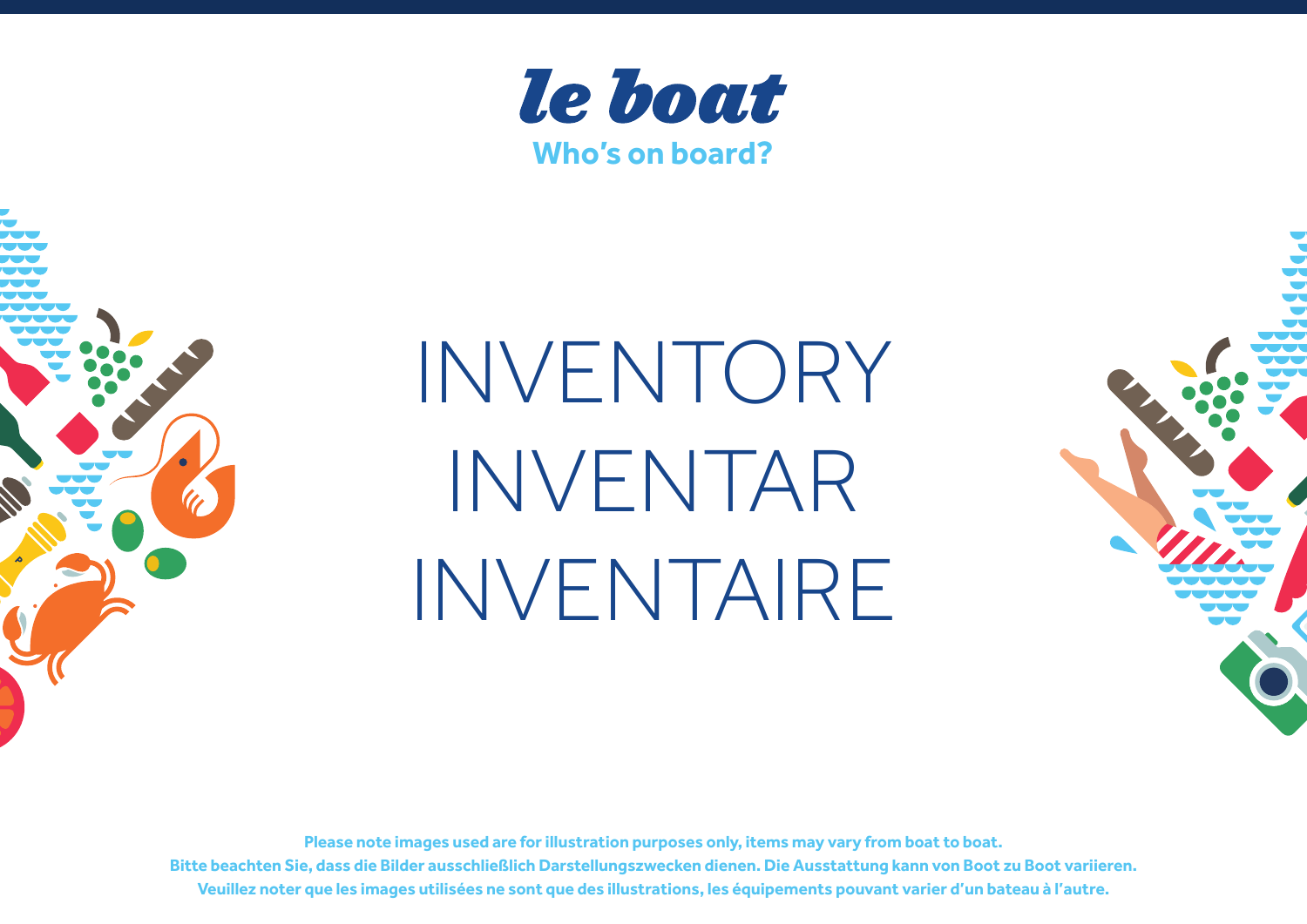

| <b>CATEGORY</b><br><b>KATEGORIE</b><br><b>CATÉGORIE</b>                                            | <b>ITEM</b><br><b>IMAGE</b><br><b>BILD</b><br><b>BESCHREIBUNG</b><br><b>ÉQUIPEMENT</b><br><b>IMAGE</b> |                                                                                                                                                                                                                                                                                                  | <b>TOTAL BERTHS (INCL. EXTRA BEDS)</b><br><b>GESAMTANZAHL BETTEN (INKL. EXTRA BETTEN)</b><br><b>NOMBRE D'ARTICLES SELON CAPACITÉ</b>                                                                                                                                                                                                                                                     |                                                                                                                                                                                  |                                                                                                                                                              |
|----------------------------------------------------------------------------------------------------|--------------------------------------------------------------------------------------------------------|--------------------------------------------------------------------------------------------------------------------------------------------------------------------------------------------------------------------------------------------------------------------------------------------------|------------------------------------------------------------------------------------------------------------------------------------------------------------------------------------------------------------------------------------------------------------------------------------------------------------------------------------------------------------------------------------------|----------------------------------------------------------------------------------------------------------------------------------------------------------------------------------|--------------------------------------------------------------------------------------------------------------------------------------------------------------|
| <b>CABINS &amp; BATHROOM</b><br><b>KABINE &amp; BADEZIMMER</b><br><b>CABINES ET SALLES DE BAIN</b> |                                                                                                        | <b>Pillow</b><br><b>Kopfkissen</b><br><b>Oreiller</b><br><b>Pillowcase</b><br><b>Kissenbezug</b><br><b>Taie d'oreiller</b><br><b>Duvet Single</b><br><b>Bettdecke (einzel)</b><br><b>Couette (lit simple)</b><br><b>Duvet Double</b><br><b>Bettdecke (doppel)</b><br><b>Couette (lit double)</b> | <b>Duvet Cover Single</b><br><b>Bettdeckenbezug (einzel)</b><br>Housse de couette (lit simple)<br><b>Duvet Cover Double</b><br><b>Bettdeckenbezug (doppel)</b><br>Housse de couette (lit double)<br><b>Flat Sheet Single</b><br><b>Bettbezug (einzel)</b><br><b>Drap housse (lit simple)</b><br><b>Flat Sheet Double</b><br><b>Bettbezug (doppel)</b><br><b>Drap housse (lit double)</b> | 1 per person<br>1 pro Person<br>1 par personne<br>1 per person<br>1 pro Person<br>1 par personne<br>1 per bed<br>1 pro Bett<br>1 par lit<br>1 per bed<br>1 pro Bett<br>1 par lit | 1 per bed<br>1 pro Bett<br>1 par lit<br>1 per bed<br>1 pro Bett<br>1 par lit<br>1 per bed<br>1 pro Bett<br>1 par lit<br>1 per bed<br>1 pro Bett<br>1 par lit |
| <b>CABINS &amp; BATHROOM</b><br><b>KABINE &amp; BADEZIMMER</b><br><b>CABINES ET SALLES DE BAIN</b> |                                                                                                        | <b>Towel Small</b><br><b>Handtuch (klein)</b><br><b>Serviette (petite)</b><br><b>Towel Large</b><br><b>Handtuch (groß)</b><br><b>Serviette (grande)</b><br><b>Bath Matt (5* fleet only)</b><br><b>Badematte (nur bei 5-Sterne Booten)</b><br>Tapis de bain (uniquement sur les bateaux 5*)       |                                                                                                                                                                                                                                                                                                                                                                                          | 1 per person<br>1 pro Person<br>1 par personne<br>1 per person<br>1 pro Person<br>1 par personne<br>1 per bathroom<br>1 pro Badezimmer<br>1 par salle de bain                    |                                                                                                                                                              |
| <b>CABINS &amp; BATHROOM</b><br><b>KABINE &amp; BADEZIMMER</b><br><b>CABINES ET SALLES DE BAIN</b> |                                                                                                        | <b>Blanket</b><br><b>Wolldecke</b><br><b>Couverture</b>                                                                                                                                                                                                                                          |                                                                                                                                                                                                                                                                                                                                                                                          | <b>On request</b><br><b>Auf Anfrage</b><br><b>Sur demande</b>                                                                                                                    |                                                                                                                                                              |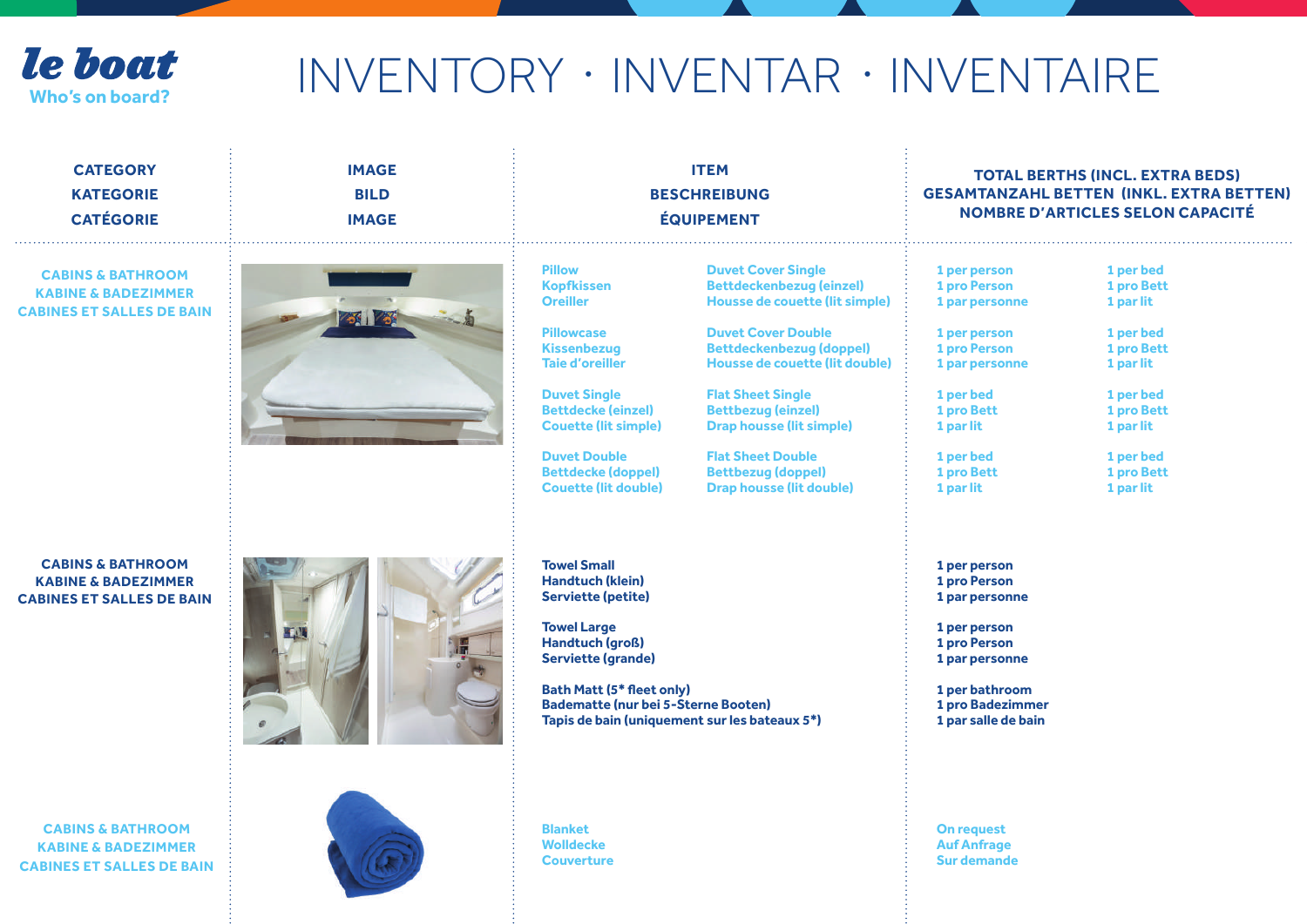

## **Ie boat** INVENTORY · INVENTAR · INVENTAIRE

| <b>CATEGORY</b><br><b>KATEGORIE</b><br><b>CATÉGORIE</b>                                            | <b>IMAGE</b><br><b>BILD</b><br><b>IMAGE</b> | <b>ITEM</b><br><b>BESCHREIBUNG</b><br><b>ÉQUIPEMENT</b>   | <b>TOTAL BERTHS (INCL. EXTRA BEDS)</b><br><b>GESAMTANZAHL BETTEN (INKL. EXTRA BETTEN)</b><br><b>NOMBRE D'ARTICLES SELON CAPACITÉ</b> |                         |              |                      |              |              |              |  |  |  |
|----------------------------------------------------------------------------------------------------|---------------------------------------------|-----------------------------------------------------------|--------------------------------------------------------------------------------------------------------------------------------------|-------------------------|--------------|----------------------|--------------|--------------|--------------|--|--|--|
| <b>CABINS &amp; BATHROOM</b><br><b>KABINE &amp; BADEZIMMER</b><br><b>CABINES ET SALLES DE BAIN</b> |                                             | <b>Coat Hangers</b><br>Kleiderbügel<br><b>Cintres</b>     | 6 per wardrobe<br><b>6 pro Schrank</b><br>6 par amoire                                                                               |                         |              |                      |              |              |              |  |  |  |
|                                                                                                    |                                             |                                                           | 3                                                                                                                                    | 4                       | 5            | 6                    | 8            | 9            | 10           |  |  |  |
| <b>KITCHEN</b><br><b>KOCHUTENSILIEN</b><br><b>CUISINE</b>                                          |                                             | <b>Sauce Pans</b><br><b>Kochtopf</b><br><b>Casseroles</b> | 3                                                                                                                                    | $\overline{\mathbf{3}}$ | 3            | $\blacktriangleleft$ | 4            | 4            | 4            |  |  |  |
| <b>KITCHEN</b><br><b>KOCHUTENSILIEN</b><br><b>CUISINE</b>                                          |                                             | <b>Frying Pans</b><br><b>Bratpfanne</b><br><b>Poêles</b>  | $\mathbf{1}$                                                                                                                         | $\mathbf{1}$            | $\mathbf{1}$ | $\mathbf{1}$         | $\mathbf{1}$ | $\mathbf 1$  | $\mathbf{1}$ |  |  |  |
| <b>KITCHEN</b><br><b>KOCHUTENSILIEN</b><br><b>CUISINE</b>                                          |                                             | <b>Roasting Tin</b><br><b>Bräter</b><br>Plat pour le four | $\mathbf{1}$                                                                                                                         | 1                       | $\mathbf{1}$ | $\mathbf{1}$         | $\mathbf{1}$ | $\mathbf{1}$ | 1            |  |  |  |
| <b>KITCHEN</b><br><b>KOCHUTENSILIEN</b><br><b>CUISINE</b>                                          |                                             | <b>Baking Tray</b><br><b>Backblech</b><br>Plaque (à four) | $\mathbf{1}$                                                                                                                         | $\mathbf{1}$            | $\mathbf{1}$ | $\mathbf{1}$         | $\mathbf{1}$ | $\mathbf{1}$ | $\mathbf{1}$ |  |  |  |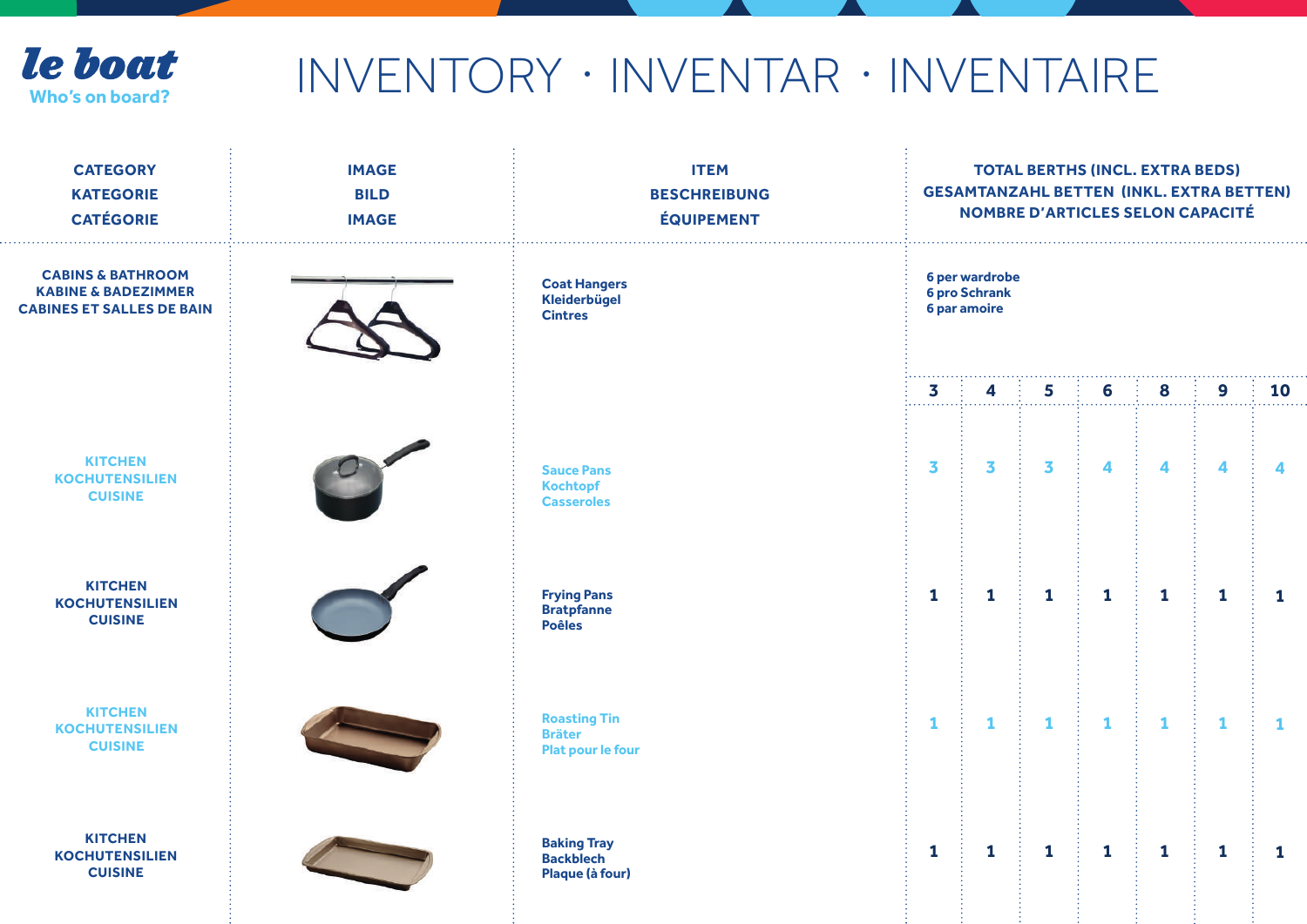

| <b>CATEGORY</b><br><b>KATEGORIE</b><br><b>CATÉGORIE</b>   | <b>IMAGE</b><br><b>BILD</b><br><b>IMAGE</b> | <b>ITEM</b><br><b>BESCHREIBUNG</b><br><b>ÉQUIPEMENT</b>                                       | <b>TOTAL BERTHS (INCL. EXTRA BEDS)</b><br><b>GESAMTANZAHL BETTEN (INKL. EXTRA BETTEN)</b><br><b>NOMBRE D'ARTICLES SELON CAPACITÉ</b> |              |              |              |              |              |              |  |
|-----------------------------------------------------------|---------------------------------------------|-----------------------------------------------------------------------------------------------|--------------------------------------------------------------------------------------------------------------------------------------|--------------|--------------|--------------|--------------|--------------|--------------|--|
| <b>KITCHEN</b>                                            |                                             |                                                                                               | 3<br>.                                                                                                                               | 4            | 5            | 6            | 8            | 9            | 10           |  |
| <b>KOCHUTENSILIEN</b><br><b>CUISINE</b>                   |                                             | <b>Paring Knife</b><br><b>Schälmesser</b><br>Couteau à éplucher                               | $\mathbf{1}$                                                                                                                         | 1            | $\mathbf{1}$ | $\mathbf{1}$ | $\mathbf{1}$ | $\mathbf{1}$ | $\mathbf{1}$ |  |
| <b>KITCHEN</b><br><b>KOCHUTENSILIEN</b><br><b>CUISINE</b> |                                             | <b>Scissors</b><br><b>Schere</b><br><b>Ciseaux</b>                                            | $\mathbf{1}$                                                                                                                         | $\mathbf{1}$ | $\mathbf{1}$ | $\mathbf{1}$ | $\mathbf{1}$ | $\mathbf{1}$ | $\mathbf{1}$ |  |
| <b>KITCHEN</b><br><b>KOCHUTENSILIEN</b><br><b>CUISINE</b> |                                             | <b>Peeler</b><br><b>Schäler</b><br><b>Epluche légumes</b>                                     | $\mathbf{1}$                                                                                                                         | $\mathbf{1}$ | $\mathbf{1}$ | $\mathbf{1}$ | $\mathbf{1}$ | $\mathbf{1}$ | 1            |  |
| <b>KITCHEN</b><br><b>KOCHUTENSILIEN</b><br><b>CUISINE</b> |                                             | <b>Can Opener</b><br><b>Dosenöffner</b><br><b>Ouvre-boîte</b>                                 | $\mathbf{1}$                                                                                                                         | $\mathbf{1}$ | $\mathbf{1}$ | $\mathbf{1}$ | $\mathbf{1}$ | $\mathbf{1}$ | $\mathbf{1}$ |  |
| <b>KITCHEN</b><br><b>KOCHUTENSILIEN</b><br><b>CUISINE</b> |                                             | <b>Bottle Opener/ Cork Screw</b><br><b>Flaschenöffner/Korkenzieher</b><br><b>Tire-bouchon</b> | $\mathbf{1}$                                                                                                                         | 1            | $\mathbf{1}$ | $\mathbf{1}$ | $\mathbf{1}$ | $\mathbf{1}$ | $\mathbf{1}$ |  |
| <b>KITCHEN</b><br><b>KOCHUTENSILIEN</b><br><b>CUISINE</b> |                                             | <b>Spatula</b><br>Pfannenwender<br><b>Spatule</b>                                             | $\mathbf{1}$                                                                                                                         | 1            | $\mathbf{1}$ | $\mathbf{1}$ | $\mathbf{1}$ | $\mathbf{1}$ | $\mathbf{1}$ |  |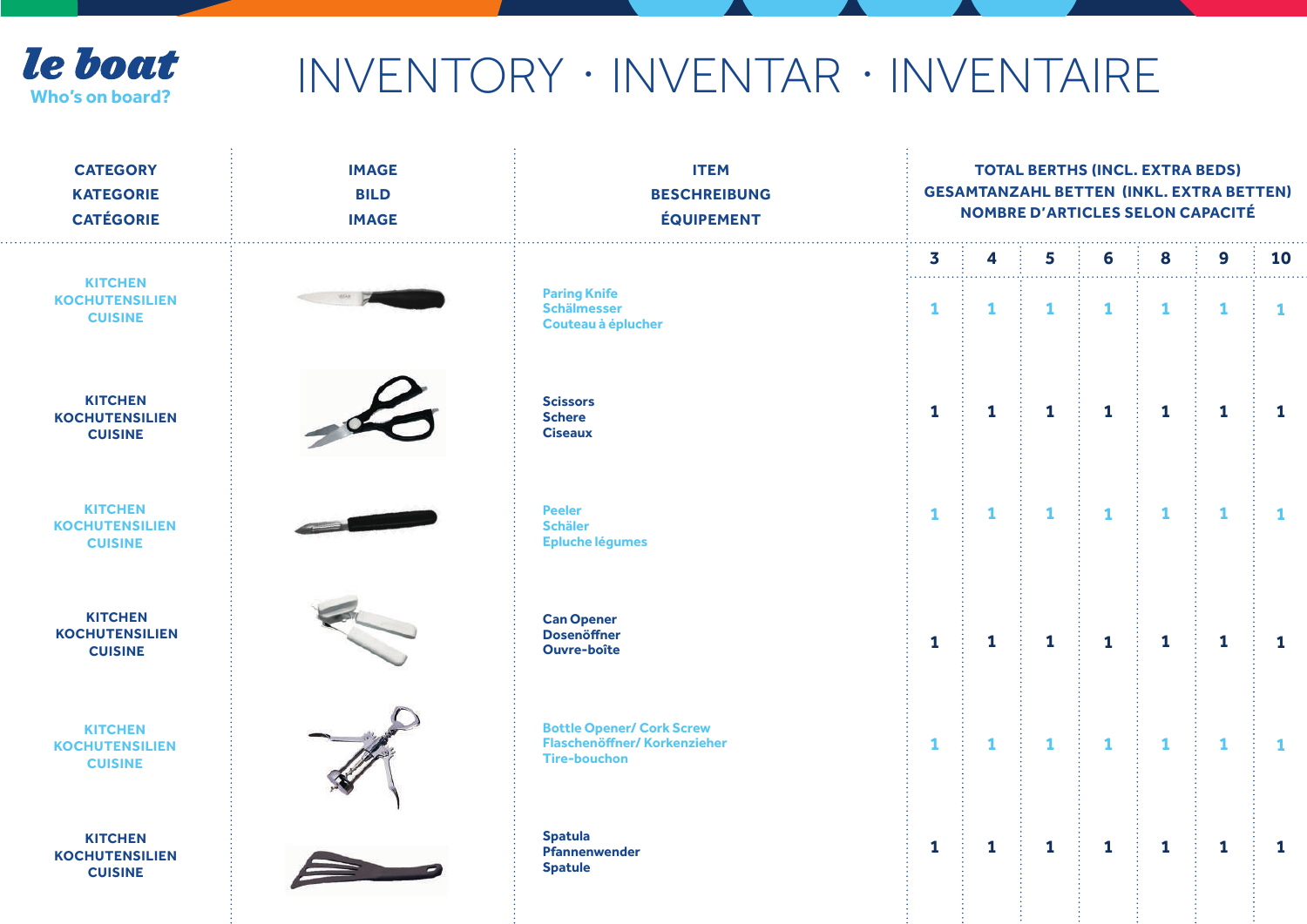

## **Ie boat** INVENTORY · INVENTAR · INVENTAIRE

| <b>CATEGORY</b><br><b>KATEGORIE</b><br><b>CATÉGORIE</b>   | <b>IMAGE</b><br><b>BILD</b><br><b>IMAGE</b> | <b>ITEM</b><br><b>BESCHREIBUNG</b><br><b>ÉQUIPEMENT</b>                      | <b>TOTAL BERTHS (INCL. EXTRA BEDS)</b><br><b>GESAMTANZAHL BETTEN (INKL. EXTRA BETTEN)</b><br><b>NOMBRE D'ARTICLES SELON CAPACITÉ</b> |                |                |                |                |                         |                |  |
|-----------------------------------------------------------|---------------------------------------------|------------------------------------------------------------------------------|--------------------------------------------------------------------------------------------------------------------------------------|----------------|----------------|----------------|----------------|-------------------------|----------------|--|
|                                                           |                                             |                                                                              | $\overline{\mathbf{3}}$<br>.                                                                                                         |                | 5              | 6              | 8              | 9                       | 10             |  |
| <b>KITCHEN</b><br><b>KOCHUTENSILIEN</b><br><b>CUISINE</b> | <b>CONTRACTOR</b>                           | <b>Large Spoon</b><br><b>Großer Löffel</b><br><b>Grande cuillère</b>         | $\overline{2}$                                                                                                                       | $\overline{2}$ | $\overline{2}$ | $\overline{2}$ | $\overline{2}$ | $\overline{2}$          | $\overline{2}$ |  |
| <b>KITCHEN</b><br><b>KOCHUTENSILIEN</b><br><b>CUISINE</b> |                                             | <b>Cooking Tongs</b><br>Grillzange<br><b>Pinces</b>                          | $\mathbf{1}$                                                                                                                         | $\mathbf{1}$   | $\mathbf{1}$   | $\mathbf{1}$   | $\mathbf{1}$   | $\mathbf{1}$            | $\mathbf{1}$   |  |
| <b>KITCHEN</b><br><b>KOCHUTENSILIEN</b><br><b>CUISINE</b> |                                             | <b>Carving Knife</b><br><b>Fleischmesser</b><br>Couteau à découper           | $\mathbf{1}$                                                                                                                         | $\mathbf{1}$   | $\mathbf{1}$   | $\mathbf{1}$   | $\mathbf{1}$   | $\mathbf{1}$            | $\mathbf{1}$   |  |
| <b>KITCHEN</b><br><b>KOCHUTENSILIEN</b><br><b>CUISINE</b> | <b><i>LOCAS</i></b>                         | <b>Bread Knife</b><br><b>Brotmesser</b><br>Couteau à pain                    | $\mathbf{1}$                                                                                                                         | $\mathbf{1}$   | $\mathbf{1}$   | $\mathbf{1}$   | $\mathbf{1}$   | $\mathbf{1}$            | $\mathbf{1}$   |  |
| <b>KITCHEN</b><br><b>KOCHUTENSILIEN</b><br><b>CUISINE</b> |                                             | <b>Large Serving Dish</b><br><b>Große Servierplatte</b><br><b>Grand plat</b> | $\mathbf{1}$                                                                                                                         | 1              | $\mathbf{1}$   | $\mathbf{1}$   | $\mathbf{1}$   | $\mathbf{1}$            | $\mathbf{1}$   |  |
| <b>KITCHEN</b><br><b>KOCHUTENSILIEN</b><br><b>CUISINE</b> |                                             | <b>Large Serving Bowl</b><br>große Schüssel<br><b>Saladier</b>               | $\mathbf{1}$                                                                                                                         | $\mathbf 1$    | $\mathbf{1}$   | $\overline{2}$ | $\overline{2}$ | $\overline{\mathbf{2}}$ | $\mathbf{2}$   |  |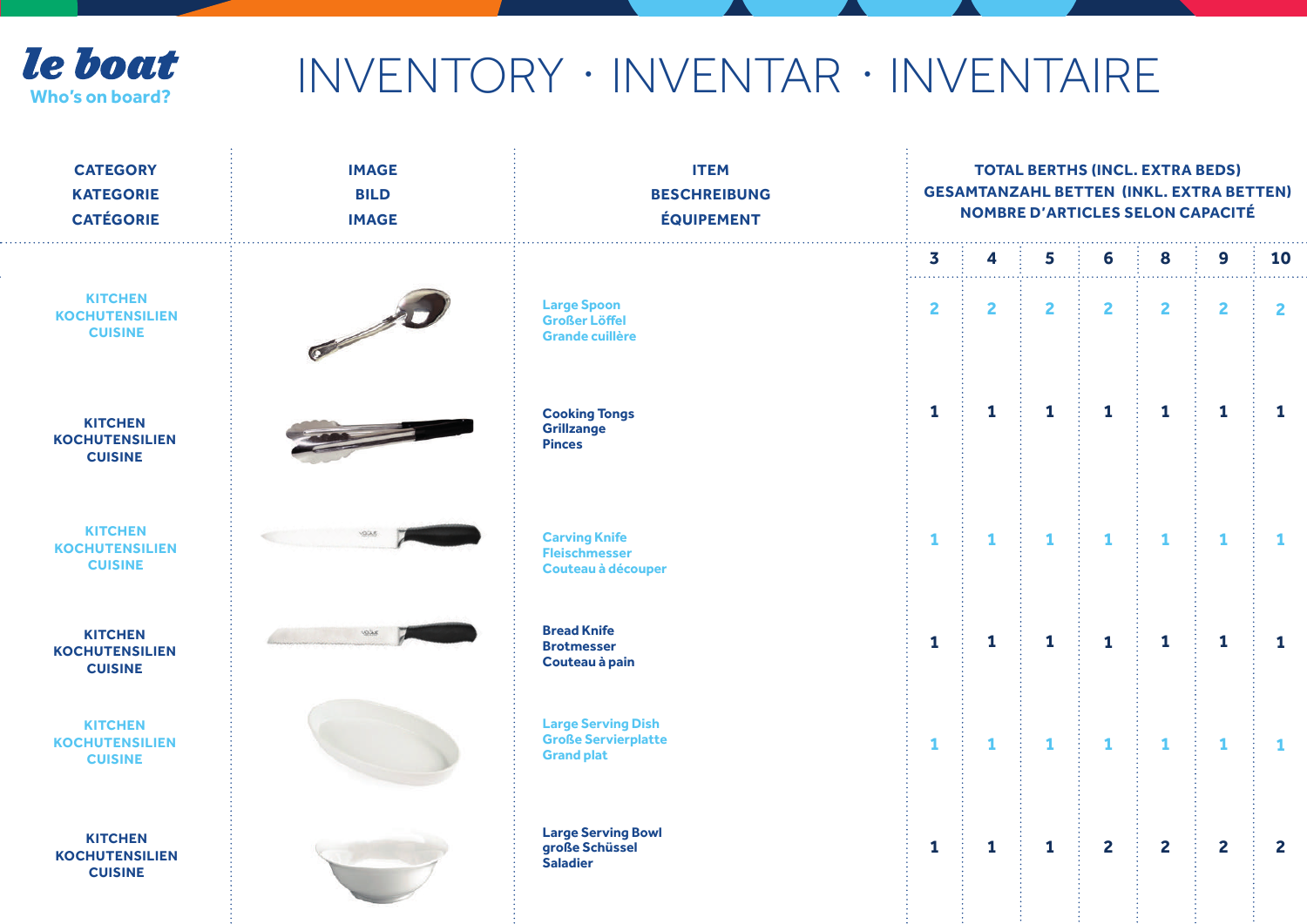

| <b>CATEGORY</b><br><b>KATEGORIE</b><br><b>CATÉGORIE</b>   | <b>IMAGE</b><br><b>BILD</b><br><b>IMAGE</b> | <b>ITEM</b><br><b>BESCHREIBUNG</b><br><b>ÉQUIPEMENT</b>             | <b>TOTAL BERTHS (INCL. EXTRA BEDS)</b><br><b>GESAMTANZAHL BETTEN (INKL. EXTRA BETTEN)</b><br><b>NOMBRE D'ARTICLES SELON CAPACITÉ</b> |              |              |                |                |                |                |
|-----------------------------------------------------------|---------------------------------------------|---------------------------------------------------------------------|--------------------------------------------------------------------------------------------------------------------------------------|--------------|--------------|----------------|----------------|----------------|----------------|
|                                                           |                                             |                                                                     | $\overline{\mathbf{3}}$                                                                                                              | 4            | 5            | 6              | 8              | 9              | 10             |
| <b>KITCHEN</b><br><b>KOCHUTENSILIEN</b><br><b>CUISINE</b> |                                             | <b>Colander</b><br><b>Küchensieb</b><br><b>Passoire</b>             | $\cdots$<br>$\mathbf{1}$                                                                                                             | $\mathbf{1}$ | $\mathbf{1}$ | $\mathbf{1}$   | $\mathbf{1}$   | $\mathbf{1}$   | $\mathbf{1}$   |
| <b>KITCHEN</b><br><b>KOCHUTENSILIEN</b><br><b>CUISINE</b> |                                             | <b>Chopping Board</b><br><b>Schneidebrett</b><br>Planche à découper | $\mathbf{1}$                                                                                                                         | $\mathbf{1}$ | $\mathbf{1}$ | $\overline{2}$ | $\overline{2}$ | $\overline{2}$ | $\overline{2}$ |
| <b>KITCHEN</b><br><b>KOCHUTENSILIEN</b><br><b>CUISINE</b> |                                             | <b>Water Jug</b><br><b>Wasserkrug</b><br><b>Carafe d'eau</b>        | $\mathbf{1}$                                                                                                                         | $\mathbf{1}$ | 1            | $\mathbf{1}$   | $\mathbf{1}$   | $\mathbf{1}$   | 1              |
| <b>KITCHEN</b><br><b>KOCHUTENSILIEN</b><br><b>CUISINE</b> |                                             | <b>Tray</b><br><b>Tablett</b><br><b>Plateau</b>                     | $\mathbf{1}$                                                                                                                         | 1            | $\mathbf{1}$ | $\mathbf{1}$   | $\mathbf{1}$   | $\mathbf{1}$   | $\mathbf{1}$   |
| <b>KITCHEN</b><br><b>KOCHUTENSILIEN</b><br><b>CUISINE</b> |                                             | <b>Kettle</b><br>Wasserkessel<br><b>Boulloire</b>                   | $\mathbf{1}$                                                                                                                         | $\mathbf{1}$ | $\mathbf{1}$ | $\mathbf{1}$   | $\mathbf{1}$   | $\mathbf{1}$   | 1              |
| <b>KITCHEN</b><br><b>KOCHUTENSILIEN</b><br><b>CUISINE</b> |                                             | <b>Coffee Pot</b><br><b>Kaffeekanne</b><br><b>Cafetière</b>         | $\mathbf{1}$                                                                                                                         | 1            | $\mathbf{1}$ | $\mathbf{1}$   | $\mathbf{1}$   | $\mathbf{1}$   | $\mathbf{1}$   |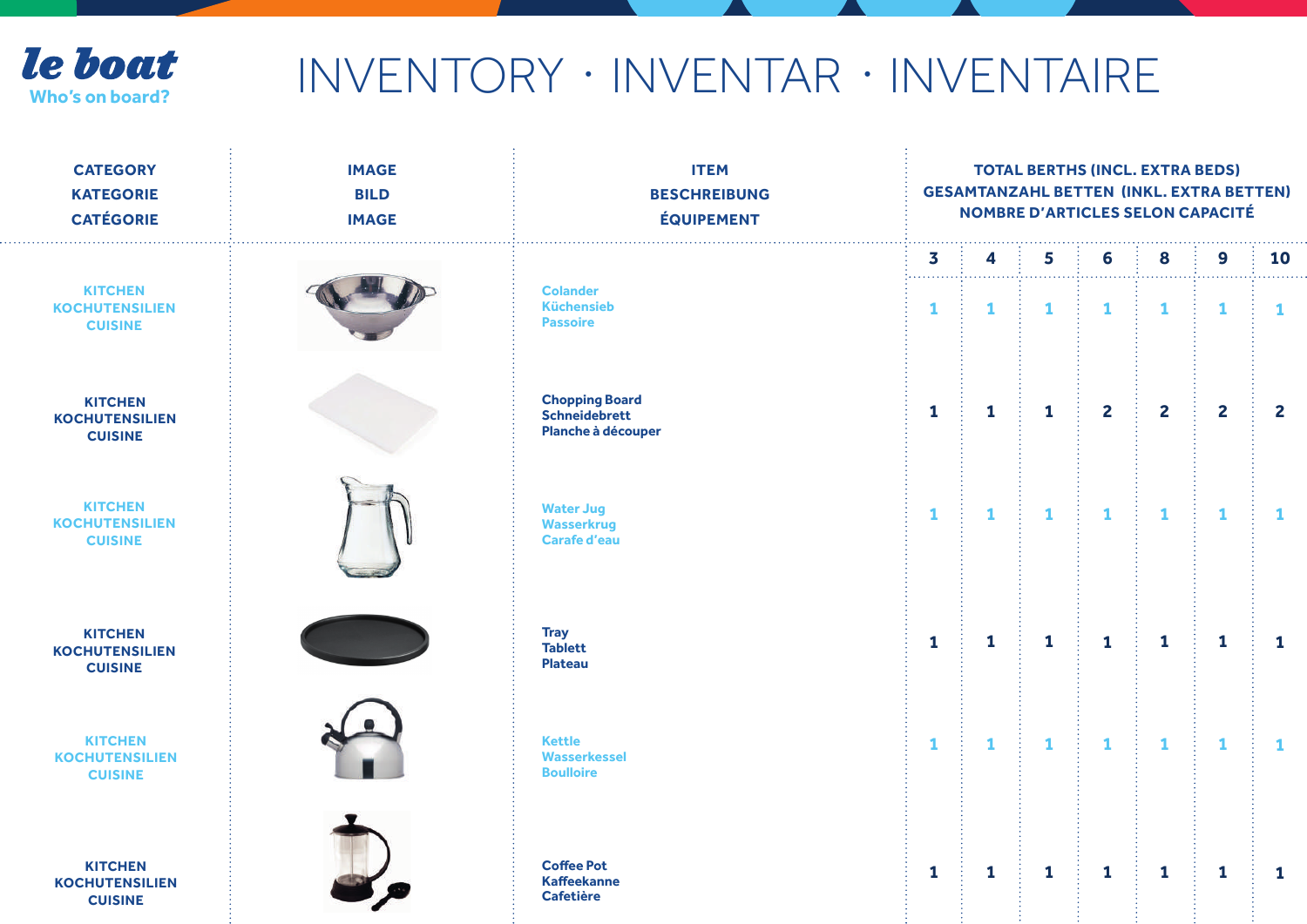

| <b>CATEGORY</b><br><b>KATEGORIE</b><br><b>CATÉGORIE</b> | <b>IMAGE</b><br><b>BILD</b><br><b>IMAGE</b> | <b>ITEM</b><br><b>BESCHREIBUNG</b><br><b>ÉQUIPEMENT</b>              | <b>TOTAL BERTHS (INCL. EXTRA BEDS)</b><br><b>GESAMTANZAHL BETTEN (INKL. EXTRA BETTEN)</b><br><b>NOMBRE D'ARTICLES SELON CAPACITÉ</b> |              |              |                         |                  |              |              |  |
|---------------------------------------------------------|---------------------------------------------|----------------------------------------------------------------------|--------------------------------------------------------------------------------------------------------------------------------------|--------------|--------------|-------------------------|------------------|--------------|--------------|--|
|                                                         |                                             |                                                                      | .<br>3                                                                                                                               | 4            | 5            | 6                       | 8                | 9            | 10           |  |
| <b>EATING</b><br><b>GESCHIRR</b><br><b>REPAS</b>        |                                             | <b>Knives</b><br><b>Messer</b><br><b>Couteaux</b>                    | 4                                                                                                                                    | 5            | 6            | $\overline{\mathbf{z}}$ | $\boldsymbol{9}$ | 10           | 11           |  |
| <b>EATING</b><br><b>GESCHIRR</b><br><b>REPAS</b>        |                                             | <b>Forks</b><br><b>Gabeln</b><br><b>Fourchettes</b>                  | 4                                                                                                                                    | 5            | 6            | $\overline{\mathbf{z}}$ | 9                | 10           | 11           |  |
| <b>EATING</b><br><b>GESCHIRR</b><br><b>REPAS</b>        |                                             | <b>Spoons</b><br>Löffel<br><b>Cuillères</b>                          | 4                                                                                                                                    | 5            | 6            | $\overline{\mathbf{z}}$ | $\boldsymbol{9}$ | 10           | 11           |  |
| <b>EATING</b><br><b>GESCHIRR</b><br><b>REPAS</b>        |                                             | <b>Teaspoons</b><br><b>Teelöffel</b><br>Cuillères à dessert          | 4                                                                                                                                    | 5            | 6            | $\overline{\mathbf{z}}$ | $\boldsymbol{9}$ | 10           | 11           |  |
| <b>EATING</b><br><b>GESCHIRR</b><br><b>REPAS</b>        |                                             | <b>Cutlery Tray</b><br><b>Besteckkasten</b><br><b>Range-couverts</b> | $\mathbf{1}$                                                                                                                         | $\mathbf{1}$ | $\mathbf{1}$ | $\mathbf{1}$            | $\mathbf{1}$     | $\mathbf{1}$ | $\mathbf{1}$ |  |
| <b>EATING</b><br><b>GESCHIRR</b><br><b>REPAS</b>        |                                             | <b>Larger Plates</b><br><b>Große Teller</b><br><b>Assiettes</b>      | 4                                                                                                                                    | 5            | 6            | $\overline{\mathbf{z}}$ | 9                | 10           | 11           |  |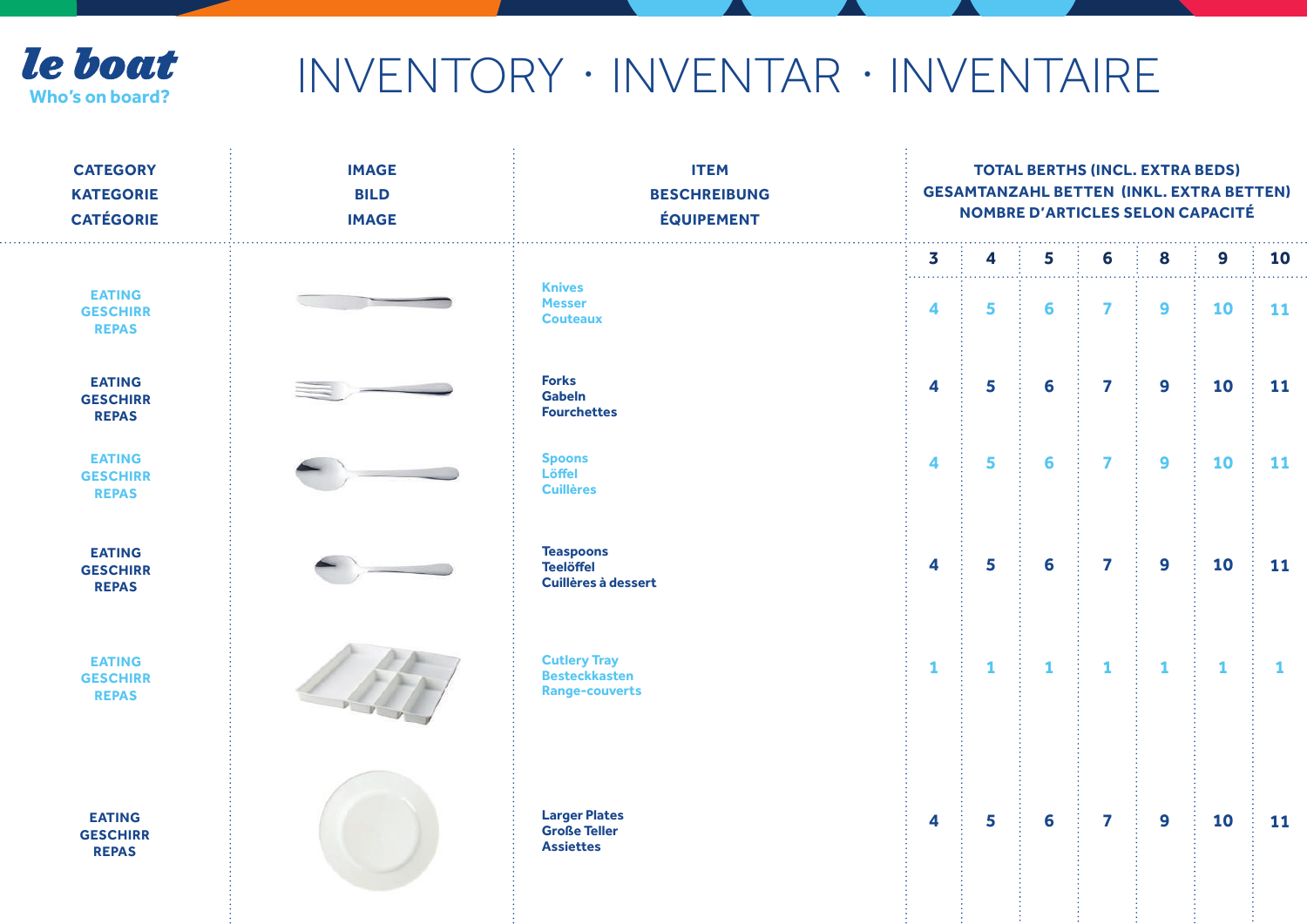

| <b>IMAGE</b><br><b>BILD</b><br><b>IMAGE</b> | <b>ITEM</b><br><b>BESCHREIBUNG</b><br><b>ÉQUIPEMENT</b>              | <b>TOTAL BERTHS (INCL. EXTRA BEDS)</b><br><b>GESAMTANZAHL BETTEN (INKL. EXTRA BETTEN)</b><br><b>NOMBRE D'ARTICLES SELON CAPACITÉ</b> |   |                |                         |                  |    |    |  |
|---------------------------------------------|----------------------------------------------------------------------|--------------------------------------------------------------------------------------------------------------------------------------|---|----------------|-------------------------|------------------|----|----|--|
|                                             |                                                                      | $\overline{\mathbf{3}}$                                                                                                              | 4 | 5              | 6                       | 8                | 9  | 10 |  |
|                                             | <b>Side Plates</b><br><b>Kleine Teller</b><br>Assiettes à dessert    | $\overline{\mathbf{4}}$                                                                                                              | 5 | 6              | $\overline{\mathbf{z}}$ | $\overline{9}$   | 10 | 11 |  |
|                                             | <b>Bowls</b><br><b>Schüsseln</b><br><b>Bols</b>                      | $\overline{\mathbf{A}}$                                                                                                              | 5 | $6\phantom{a}$ | $\overline{\mathbf{z}}$ | $\overline{9}$   | 10 | 11 |  |
|                                             | <b>Large Glasses</b><br><b>Große Gläser</b><br><b>Grands verres</b>  | $\overline{\mathbf{4}}$                                                                                                              | 5 | 6              | $\overline{\mathbf{z}}$ | $\overline{9}$   | 10 | 11 |  |
|                                             | <b>Small Glasses</b><br><b>Kleine Gläser</b><br><b>Petits verres</b> | $\overline{\mathbf{4}}$                                                                                                              | 5 | 6              | $\overline{\mathbf{z}}$ | $\boldsymbol{9}$ | 10 | 11 |  |
|                                             | <b>Wine Glasses</b><br>Weingläser<br>Verres à vin                    | $\overline{\mathbf{4}}$                                                                                                              | 5 | 6              | $\overline{\mathbf{z}}$ | 9                | 10 | 11 |  |
|                                             |                                                                      |                                                                                                                                      |   |                |                         |                  |    |    |  |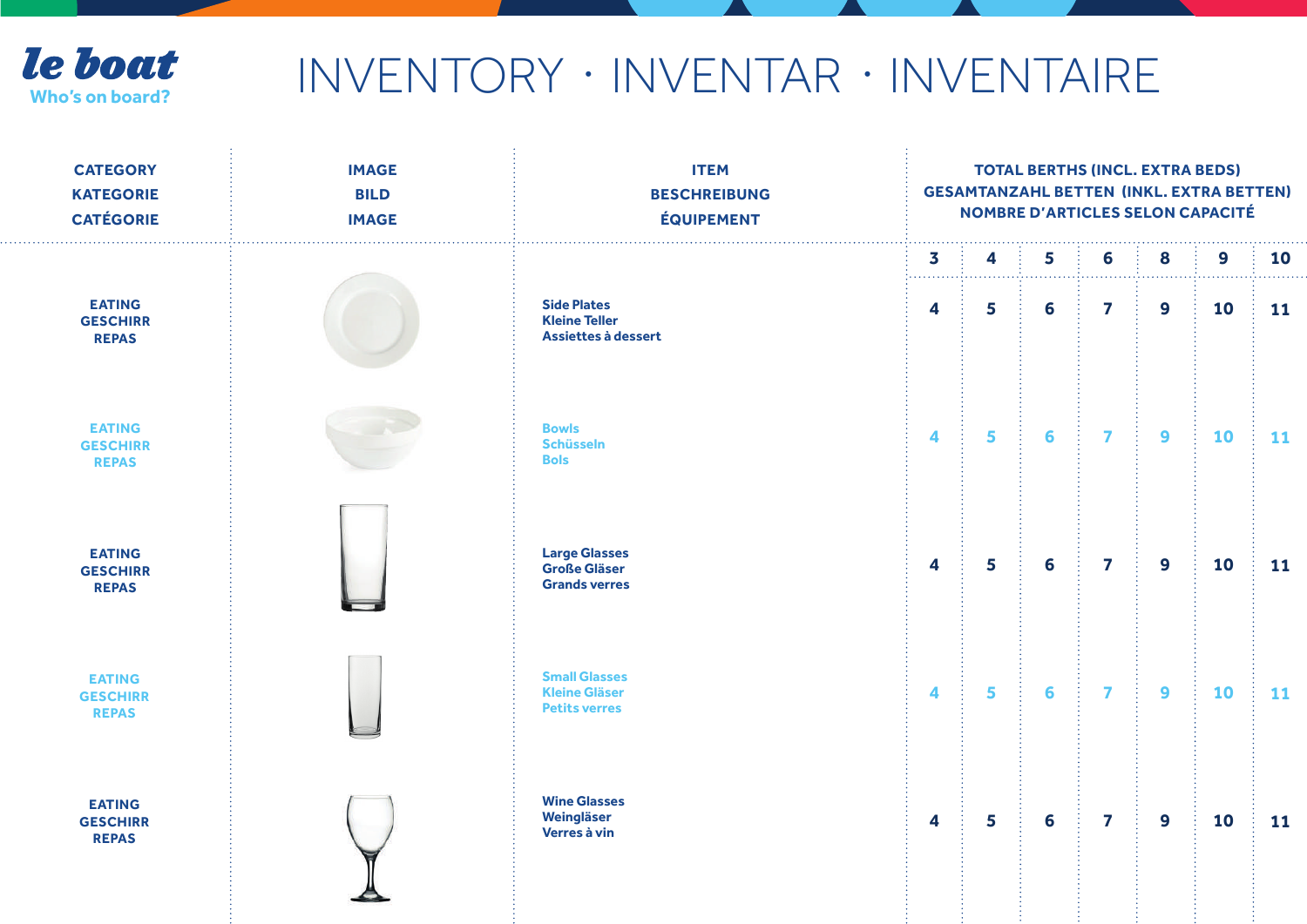

## **Ie boat** INVENTORY · INVENTAR · INVENTAIRE

| <b>CATEGORY</b><br><b>KATEGORIE</b><br><b>CATÉGORIE</b>        | <b>IMAGE</b><br><b>BILD</b><br><b>IMAGE</b> | <b>ITEM</b><br><b>BESCHREIBUNG</b><br><b>ÉQUIPEMENT</b>                                 | <b>TOTAL BERTHS (INCL. EXTRA BEDS)</b><br><b>GESAMTANZAHL BETTEN (INKL. EXTRA BETTEN)</b><br><b>NOMBRE D'ARTICLES SELON CAPACITÉ</b> |                |                         |                     |              |              |                 |
|----------------------------------------------------------------|---------------------------------------------|-----------------------------------------------------------------------------------------|--------------------------------------------------------------------------------------------------------------------------------------|----------------|-------------------------|---------------------|--------------|--------------|-----------------|
| <b>EATING</b><br><b>GESCHIRR</b><br><b>REPAS</b>               | Title                                       | <b>Tea/ Coffee Mugs</b><br><b>Tee-/Kaffeetassen</b><br>Tasses pour le thé/café          | 3<br>4                                                                                                                               | 4<br>5         | 5<br>6                  | 6<br>$\overline{7}$ | 8<br>9       | 9<br>10      | 10<br><b>11</b> |
| <b>CLEANING</b><br><b>REINIGUNGSHELFER</b><br><b>NETTOYAGE</b> |                                             | <b>Broom</b><br><b>Kehrbesen</b><br><b>Balai</b>                                        | $\mathbf{1}$                                                                                                                         | $\mathbf{1}$   | $\mathbf{1}$            | $\mathbf{1}$        | $\mathbf{1}$ | $\mathbf{1}$ | $\mathbf{1}$    |
| <b>CLEANING</b><br><b>REINIGUNGSHELFER</b><br><b>NETTOYAGE</b> |                                             | <b>Dustpan and Brush</b><br>Kehrschaufel mit kleinem Besen<br><b>Pelle et balayette</b> | $\mathbf{1}$                                                                                                                         | $\mathbf{1}$   | $\mathbf{1}$            | $\mathbf{1}$        | $\mathbf{1}$ | $\mathbf{1}$ | $\mathbf{1}$    |
| <b>CLEANING</b><br><b>REINIGUNGSHELFER</b><br><b>NETTOYAGE</b> |                                             | <b>Small Bucket</b><br><b>Kleiner Eimer</b><br><b>Petit seau</b>                        | $\mathbf{1}$                                                                                                                         | $\mathbf{1}$   | $\mathbf{1}$            | $\mathbf{1}$        | $\mathbf{1}$ | $\mathbf{1}$ | $\mathbf{1}$    |
| <b>CLEANING</b><br><b>REINIGUNGSHELFER</b><br><b>NETTOYAGE</b> |                                             | <b>Tea Towel</b><br>Geschirrtücher<br><b>Torchons</b>                                   | $\mathbf{2}$                                                                                                                         | $\overline{2}$ | $\overline{\mathbf{2}}$ | 3                   | 3            | 3            | 3               |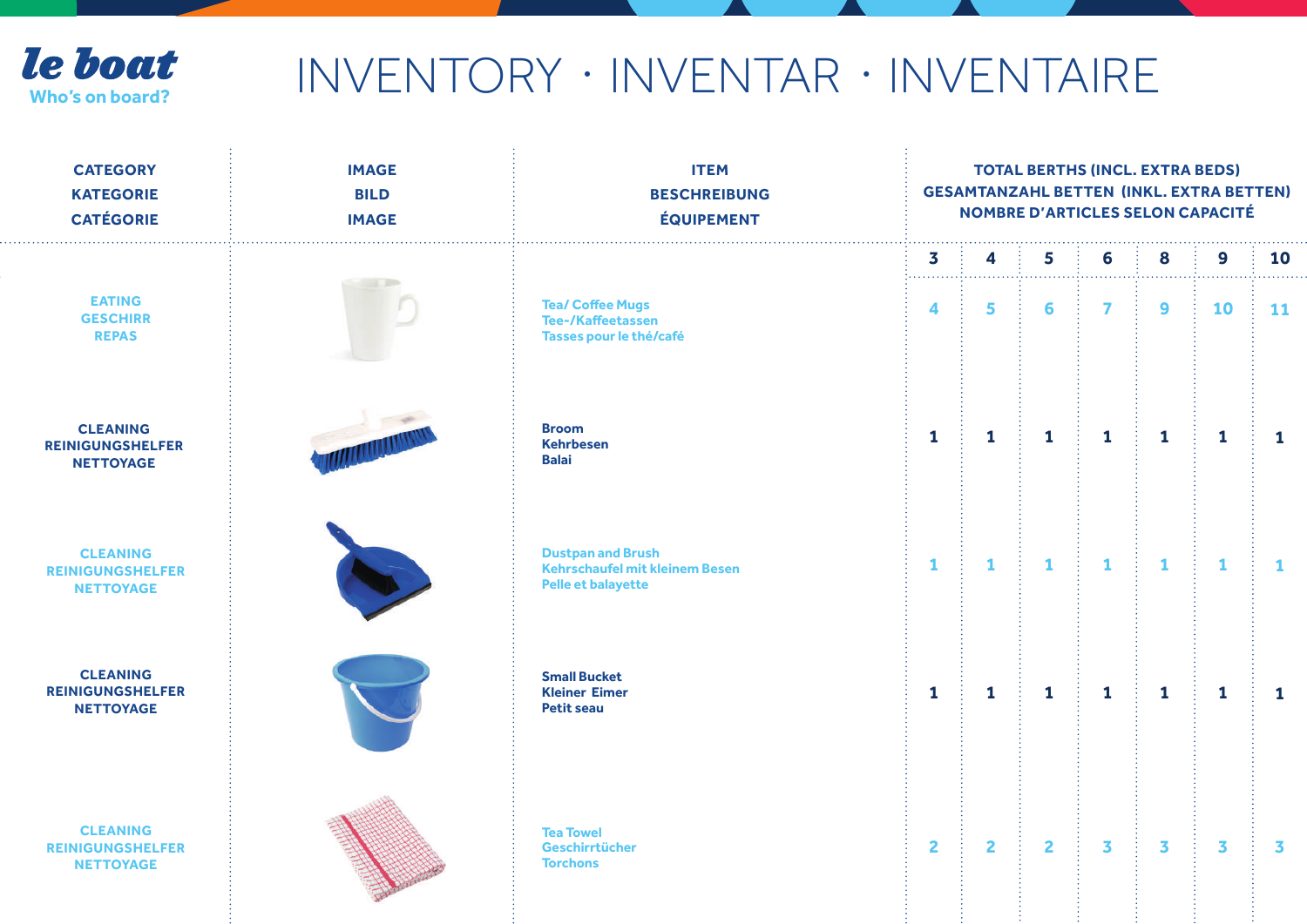

| <b>CATEGORY</b><br><b>KATEGORIE</b><br><b>CATÉGORIE</b>        | <b>IMAGE</b><br><b>BILD</b><br><b>IMAGE</b> | <b>ITEM</b><br><b>BESCHREIBUNG</b><br><b>ÉQUIPEMENT</b>                                                                                                |                                                         | <b>TOTAL BERTHS (INCL. EXTRA BEDS)</b><br><b>GESAMTANZAHL BETTEN (INKL. EXTRA BETTEN)</b><br><b>NOMBRE D'ARTICLES SELON CAPACITÉ</b> |                        |                        |                   |                        |                    |  |
|----------------------------------------------------------------|---------------------------------------------|--------------------------------------------------------------------------------------------------------------------------------------------------------|---------------------------------------------------------|--------------------------------------------------------------------------------------------------------------------------------------|------------------------|------------------------|-------------------|------------------------|--------------------|--|
| <b>CLEANING</b><br><b>REINIGUNGSHELFER</b><br><b>NETTOYAGE</b> |                                             | <b>Toilet Rolls</b><br><b>Toilettenpapier</b><br>Rouleaux de papier toilette                                                                           | 1 Per Toilet<br>1 pro Toilette<br>1 par toilette        |                                                                                                                                      |                        |                        |                   |                        |                    |  |
| <b>CLEANING</b><br><b>REINIGUNGSHELFER</b><br><b>NETTOYAGE</b> |                                             | <b>Toilet Brush Holder</b><br><b>Toilettenbürste</b><br><b>Brosse WC et support</b>                                                                    | <b>1 Per Toilet</b><br>1 pro Toilette<br>1 par toilette |                                                                                                                                      |                        |                        |                   |                        |                    |  |
| <b>CLEANING</b><br><b>REINIGUNGSHELFER</b><br><b>NETTOYAGE</b> |                                             | <b>Washing Up Bowl</b><br>Spülschüssel<br><b>Bassine</b>                                                                                               | 3<br>.<br>$\mathbf{1}$                                  | 4<br>$\mathbf{1}$                                                                                                                    | 5<br>.<br>$\mathbf{1}$ | 6<br>.<br>$\mathbf{1}$ | 8<br>$\mathbf{1}$ | 9<br>.<br>$\mathbf{1}$ | 10<br>$\mathbf{1}$ |  |
| <b>OUTSIDE</b><br><b>DECKAUSSTATTUNG</b><br><b>EXTÉRIEUR</b>   | Contractor of the Contractor                | *Provided in some bases<br><b>Boarding Plank*</b><br>Planke <sup>*</sup><br>*Verfügbar an einigen Basen<br>*Fourni dans certaines bases<br>Passerelle* | $\mathbf{1}$                                            | $\mathbf{1}$                                                                                                                         | 1                      | $\mathbf{1}$           | 1                 | 1                      | 1                  |  |
| <b>OUTSIDE</b><br><b>DECKAUSSTATTUNG</b><br><b>EXTÉRIEUR</b>   |                                             | <b>Boat Hook</b><br><b>Bootshaken</b><br><b>Gaffe</b>                                                                                                  | $\mathbf{1}$                                            | $\mathbf{1}$                                                                                                                         | $\mathbf{1}$           | $\mathbf{1}$           | 1                 | $\mathbf{1}$           | $\mathbf{1}$       |  |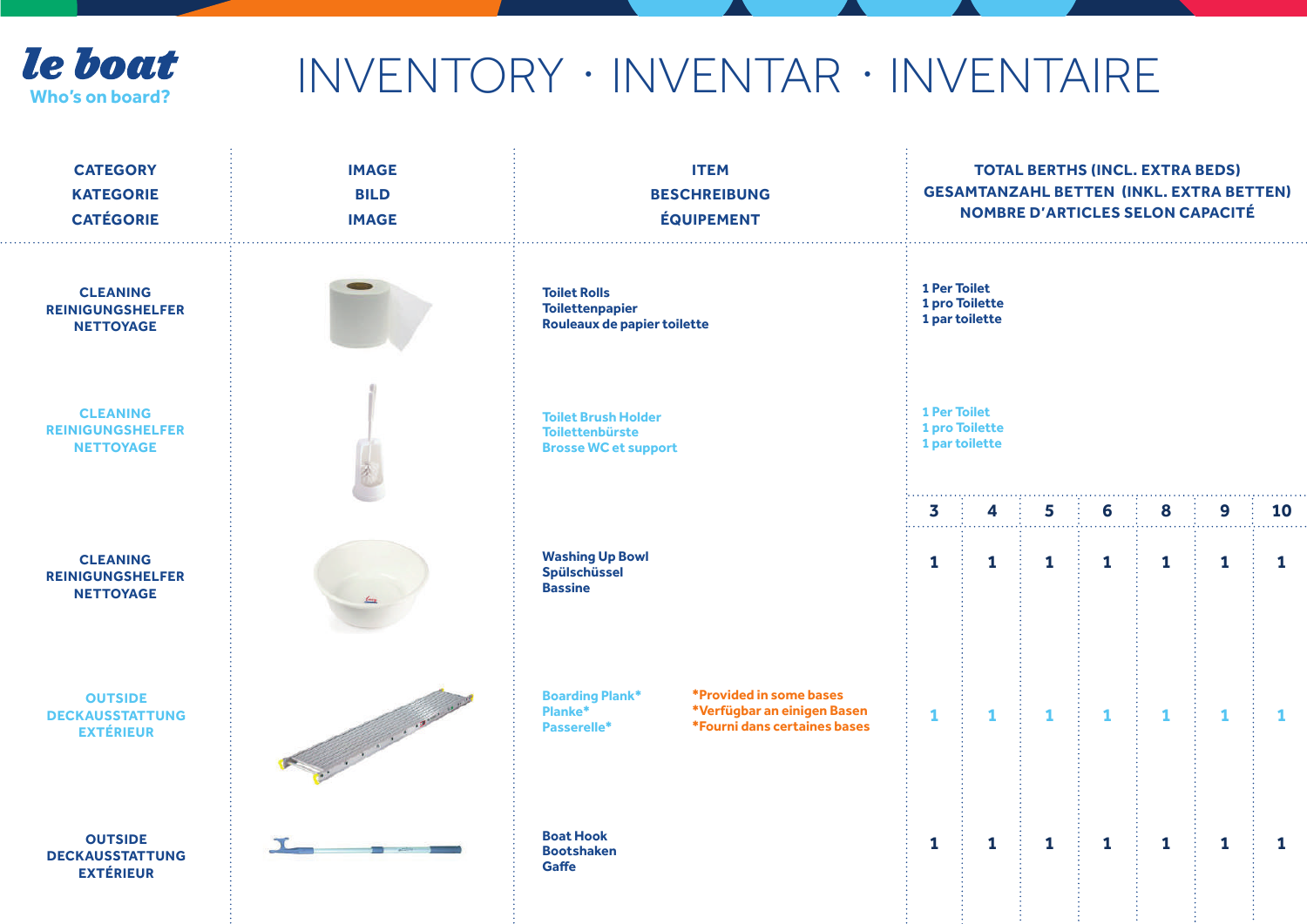

## **Ie boat** INVENTORY · INVENTAR · INVENTAIRE

| <b>CATEGORY</b><br><b>KATEGORIE</b><br><b>CATÉGORIE</b>      | <b>IMAGE</b><br><b>BILD</b><br><b>IMAGE</b> | <b>ITEM</b><br><b>BESCHREIBUNG</b><br><b>ÉQUIPEMENT</b>                                                                  | <b>TOTAL BERTHS (INCL. EXTRA BEDS)</b><br><b>GESAMTANZAHL BETTEN (INKL. EXTRA BETTEN)</b><br><b>NOMBRE D'ARTICLES SELON CAPACITÉ</b> |                         |              |              |                         |                         |              |  |
|--------------------------------------------------------------|---------------------------------------------|--------------------------------------------------------------------------------------------------------------------------|--------------------------------------------------------------------------------------------------------------------------------------|-------------------------|--------------|--------------|-------------------------|-------------------------|--------------|--|
|                                                              |                                             |                                                                                                                          | 3                                                                                                                                    | 4                       | 5            | 6            | 8                       | 9                       | <b>10</b>    |  |
| <b>OUTSIDE</b><br><b>DECKAUSSTATTUNG</b><br><b>EXTÉRIEUR</b> |                                             | <b>Life Buoy</b><br><b>Rettungsring</b><br><b>Bouée de sauvetage</b>                                                     | $\mathbf{1}$                                                                                                                         | $\mathbf{1}$            | $\mathbf{1}$ | $\mathbf{1}$ | $\mathbf{1}$            | $\mathbf{1}$            | $\mathbf{1}$ |  |
| <b>OUTSIDE</b><br><b>DECKAUSSTATTUNG</b><br><b>EXTÉRIEUR</b> |                                             | <b>Mooring Ropes</b><br>Leinen<br><b>Cordes d'amarrage</b>                                                               | 3                                                                                                                                    | $\overline{\mathbf{3}}$ | 3            | 3            | $\overline{\mathbf{3}}$ | $\overline{\mathbf{3}}$ | 3            |  |
| <b>OUTSIDE</b><br><b>DECKAUSSTATTUNG</b><br><b>EXTÉRIEUR</b> |                                             | <b>Mop</b><br><b>Mopp</b><br>Lave-pont                                                                                   | $\mathbf{1}$                                                                                                                         | $\mathbf{1}$            | $\mathbf{1}$ | $\mathbf{1}$ | $\mathbf{1}$            | $\mathbf{1}$            | $\mathbf{1}$ |  |
| <b>OUTSIDE</b><br><b>DECKAUSSTATTUNG</b><br><b>EXTÉRIEUR</b> |                                             | <b>Anchor and Chain</b><br><b>Anker und Ankerkette</b><br>Ancre et chaîne                                                | $\mathbf{1}$                                                                                                                         | 1                       | $\mathbf{1}$ | $\mathbf{1}$ | $\mathbf{1}$            | $\mathbf{1}$            | $\mathbf{1}$ |  |
| <b>OUTSIDE</b><br><b>DECKAUSSTATTUNG</b><br><b>EXTÉRIEUR</b> |                                             | Hammer*<br>Hammer*<br>Marteau*<br>*Provided in some bases<br>*Verfügbar an einigen Basen<br>*Fourni dans certaines bases | $\mathbf{1}$                                                                                                                         | $\mathbf{1}$            | 1            | $\mathbf{1}$ | $\mathbf{1}$            | $\mathbf{1}$            | 1            |  |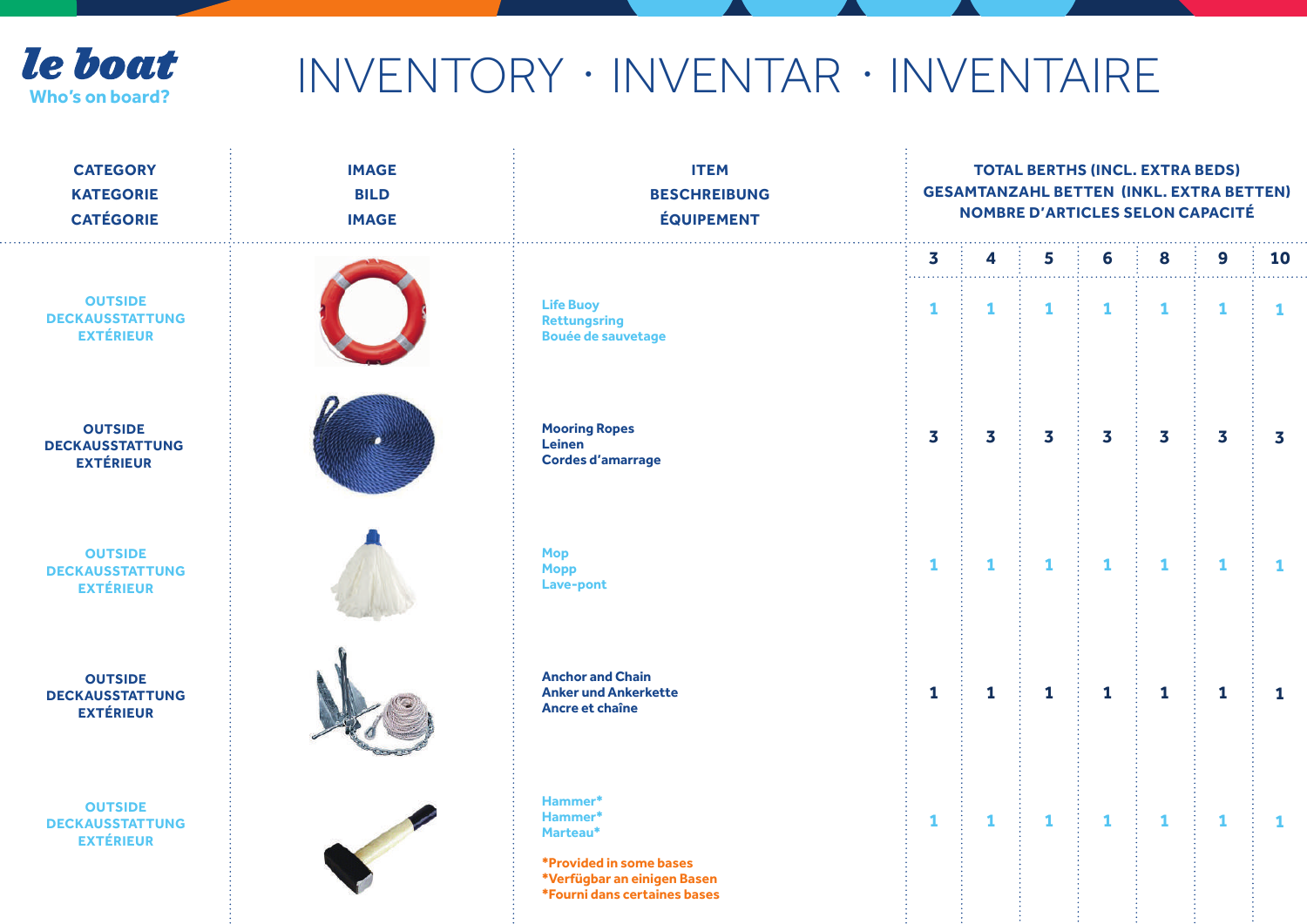

. . .

| <b>CATEGORY</b><br><b>KATEGORIE</b><br><b>CATÉGORIES</b>                      | <b>IMAGE</b><br><b>BILD</b><br><b>IMAGE</b> | <b>ITEM</b><br><b>BESCHREIBUNG</b><br><b>ÉQUIPEMENT</b>                                                                                                                                   |                                                                                                | <b>TOTAL BERTHS (INCL. EXTRA BEDS)</b><br><b>GESAMTANZAHL BETTEN (INKL. EXTRA BETTEN)</b><br><b>NOMBRE D'ARTICLES SELON CAPACITÉ</b> |              |              |                                              |              |                         |  |  |
|-------------------------------------------------------------------------------|---------------------------------------------|-------------------------------------------------------------------------------------------------------------------------------------------------------------------------------------------|------------------------------------------------------------------------------------------------|--------------------------------------------------------------------------------------------------------------------------------------|--------------|--------------|----------------------------------------------|--------------|-------------------------|--|--|
| <b>OUTSIDE</b><br><b>DECKAUSSTATTUNG</b><br><b>EXTÉRIEUR</b>                  |                                             | <b>Plastic Table**</b><br>Plastiktisch**<br>Table en plastique **                                                                                                                         | See boat                                                                                       | Siehe Bootspezifikationen / Modell                                                                                                   |              |              | Voir les caractéristiques du bateau / modèle |              |                         |  |  |
| <b>OUTSIDE</b><br><b>DECKAUSSTATTUNG</b><br><b>EXTÉRIEUR</b>                  |                                             | <b>Plastic Chairs**</b><br>Plastikstühle**<br><b>Chaises en plastique **</b>                                                                                                              |                                                                                                | See boat<br>Siehe Bootspezifikationen / Modell<br>Voir les caractéristiques du bateau / modèle                                       |              |              |                                              |              |                         |  |  |
| <b>OUTSIDE</b><br><b>DECKAUSSTATTUNG</b><br><b>EXTÉRIEUR</b>                  | le boat                                     | Parasol***<br>Sonnenschirm***<br>Parasol ***                                                                                                                                              | See boat<br>Siehe Bootspezifikationen / Modell<br>Voir les caractéristiques du bateau / modèle |                                                                                                                                      |              |              |                                              |              |                         |  |  |
|                                                                               |                                             | ** For models with Sundeck only, numbers provided<br>depending on design of the boats & crew size.<br>**Nur für Bootsmodelle mit Sonnendeck<br>**Pour les modèles avec terrasse seulement |                                                                                                |                                                                                                                                      |              |              |                                              |              |                         |  |  |
|                                                                               |                                             | <b>*** Deposit required</b><br><b>***Kaution erforderlich</b><br><b>***Caution exigée</b>                                                                                                 | 3                                                                                              | 4                                                                                                                                    | 5            | 6            | 8                                            | 9            | 10                      |  |  |
| <b>OUTSIDE</b><br><b>DECKAUSSTATTUNG</b><br><b>EXTÉRIEUR</b>                  |                                             | <b>Mooring Pins*</b><br>Hacken und Pflöcke*<br>Piquets d'amarrage*                                                                                                                        | $\overline{2}$                                                                                 | $\overline{\mathbf{3}}$                                                                                                              | 3            | 3            | $\overline{\mathbf{3}}$                      | 3            | $\overline{\mathbf{3}}$ |  |  |
|                                                                               |                                             | *Provided in some bases<br>*Verfügbar an einigen Basen<br>*Fourni dans certaines bases                                                                                                    |                                                                                                |                                                                                                                                      |              |              |                                              |              |                         |  |  |
| <b>SECURITY AND SAFETY</b><br><b>SICHERHEITSAUSRÜSTUNG</b><br><b>SÉCURITÉ</b> |                                             | <b>Fire Extinguisher</b><br><b>Feuerlöscher</b><br><b>Extincteurs</b>                                                                                                                     | $\mathbf{2}$                                                                                   | $\overline{2}$                                                                                                                       | $\mathbf{2}$ | $\mathbf{2}$ | $\overline{2}$                               | $\mathbf{2}$ | $\mathbf{2}$            |  |  |